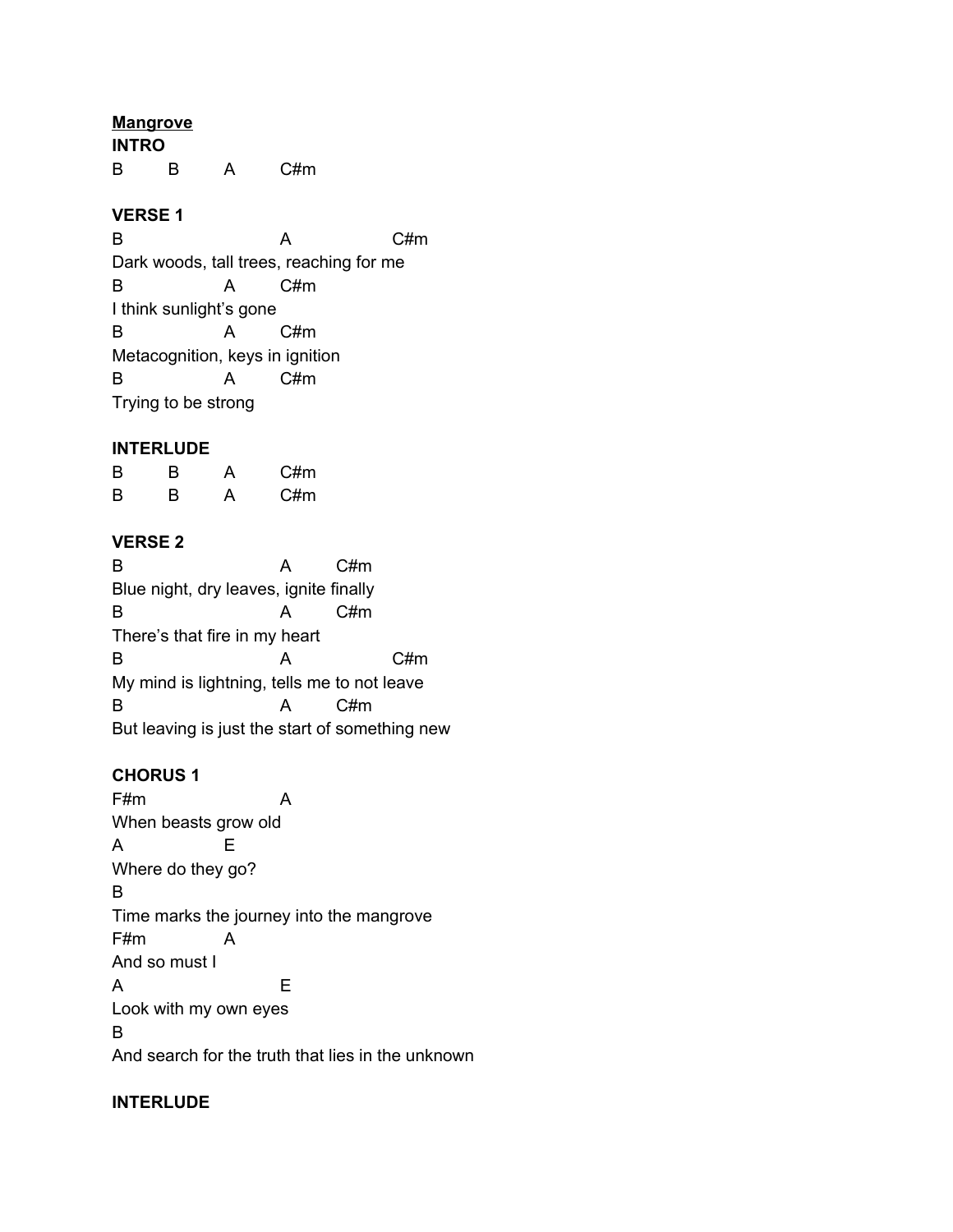### B B A C#M

#### **VERSE 3**

B A C#m Bitter, strangled, my hair's tangled B A C#m But roots have always been a part of me B A C#m Questions on changing, and we're all still aging B A C#m But I'm not scared to embark on something new

#### **CHORUS 2**

F#m A When beasts grow old A E Where do they go? B Time marks the journey into the mangrove F#m A And so must I A E Look with my own eyes B And search for the truth that lies in the unknown

#### **INSTRUMENTAL**

| B | в | А | C#m |
|---|---|---|-----|
| B | в | A | C#m |
| B | в | А | C#m |
| в | в | А | C#m |

#### **CHORUS 3**

F#m A When beasts grow old A E Where do they go? B Time marks the journey into the mangrove F#m A And so must I A E Look with my own eyes